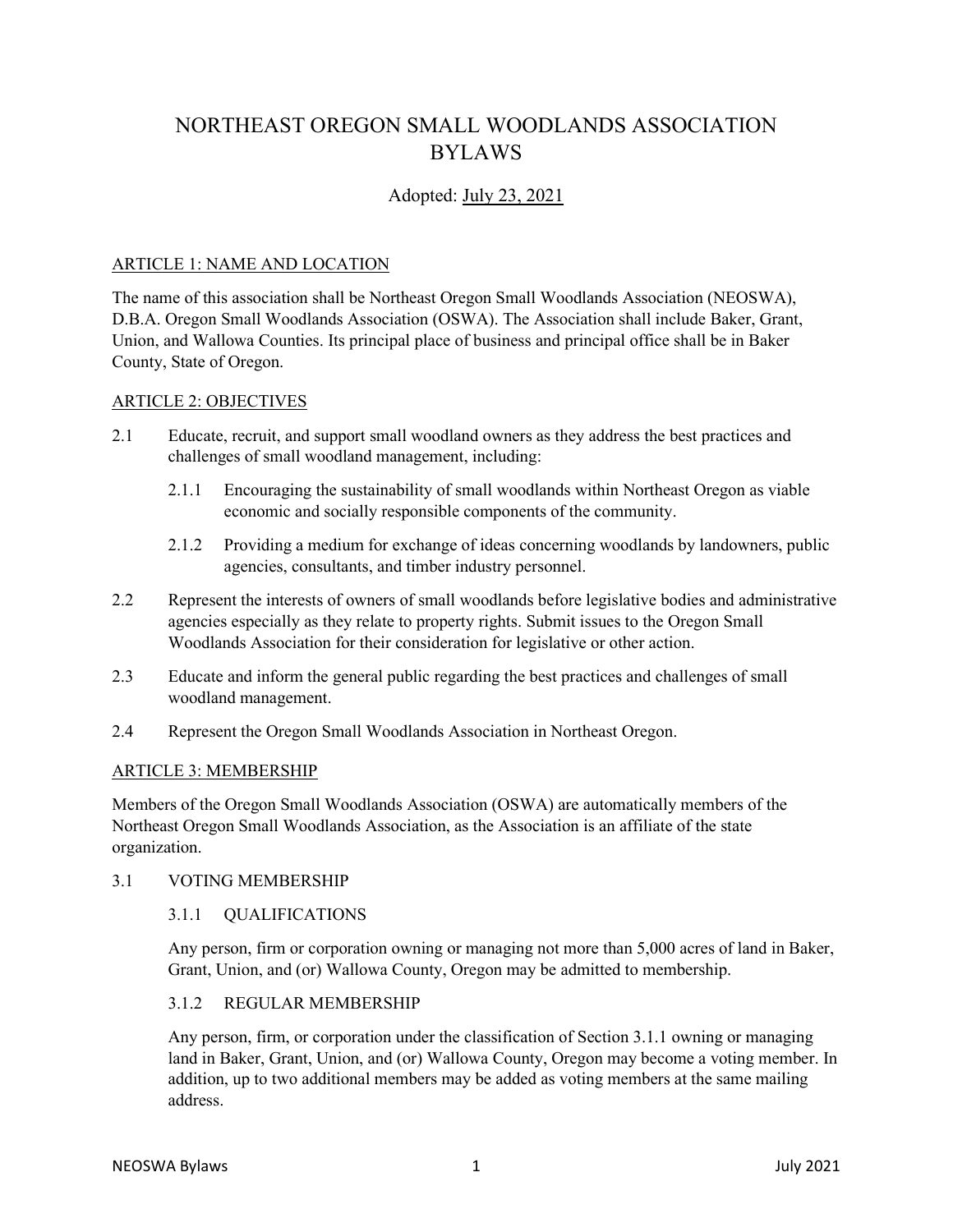#### 3.2 ASSOCIATE MEMBERSHIP

Non-forest landowners who are interested in forestry or who are associated with forestry activities such as professional foresters, county agents, state and federal foresters, teachers, employees of member firms, and other interested persons may become associate members.

3.3 DUES

Annual dues are established and collected by OSWA for each membership category. The Association's share is then remitted to the local chapter.

## 3.4 VOTING

Each voting member in good standing shall be entitled to one vote.

## 3.5 INVOLUNTARY TERMINATION OF MEMBERSHIP

Membership may be terminated by the written withdrawal of a member delivered to a member of the NEOSWA Board of Officers. A member may be involuntarily terminated from the Association for any of the following reasons:

- 3.5.1 Failure to pay dues by the end of a three-month grace period.
- 3.5.2 Failure to observe and conform to the bylaws of this Association or the written policies of the Board of Officers.

## 3.6 MEMBER RIGHTS UPON TERMINATION

When any individual, firm, or corporation ceases to be a member of the Association for any cause, they shall receive no remuneration for any interest which they may claim in the property of the Association. The termination of membership will also terminate a member's interest in, or claim to, any property of the Association.

## ARTICLE 4: OFFICERS

## 4.1 GOVERNMENT

The affairs of this Association shall be controlled by a Board of Officers representative of the membership in the Association.

## 4.2 OFFICERS OF THE ASSOCIATION

The officers of the Association shall consist of a president, a vice-president, a treasurer, and a secretary, and shall collectively be known as the Board of Officers. Nominations may be solicited prior-to or from the floor at the annual meeting. The officers shall be elected by voting members for a three (3) year term of office. Officers may serve successive terms upon approval of the Board and election by the members. Officers shall be elected through an appropriate voting process.

## 4.3 OSWA BOARD MEMBER

The president or other appointee of the Northeast Oregon Small Woodlands Association shall be the Oregon Small Woodlands Association Board Member representing Baker, Grant, Union, and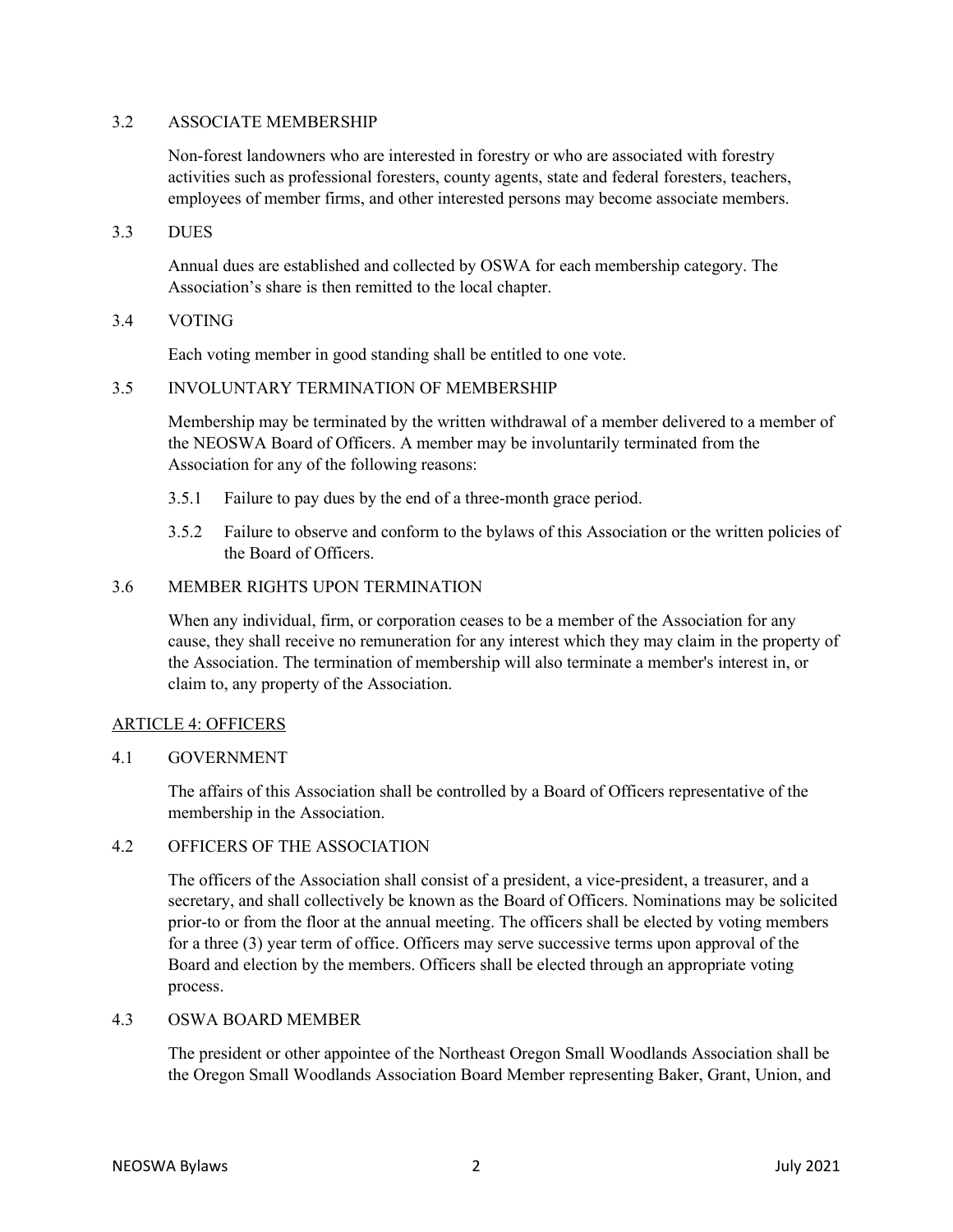Wallowa Counties. The OSWA Office shall be notified of any and all changes in persons holding or elected to any Chapter office.

## 4.4 VACANCIES

The Board shall appoint incumbents to temporarily fill vacancies for any unexpired terms. The vacancy shall be permanently filled by election at the next regularly scheduled election of the Association for the remaining portion of the unexpired term.

## 4.5 MEETINGS OF THE BOARD

There shall be at least one meeting of the Board per calendar year. Additionally, meetings of the Board may be held at any time, with seven days prior notice, upon the call of the president, or a majority of the Board at which time any business of the Association may be transacted. The seven day prior notice may be waived by a majority approval of the Board.

## 4.6 QUORUM AT BOARD MEETINGS

A quorum at any Board meeting shall consist of a majority of the regularly elected members of the Board of Officers.

## 4.7 DUTIES OF OFFICERS

- 4.7.1 The president, or the vice-president in their absence, shall issue notice for and preside at all meetings and, subject to the control of the Board, shall have general supervision and management of the affairs of the Association, and shall perform all acts and duties usually required of a presiding officer, including such other duties as may be required of them by the Board. The secretary shall keep minutes of all meetings or assign another Board member to this duty to keep a fair and correct record of all official business of the Association.
- 4.7.2 The vice-president, in the absence of the president, shall have all powers and be subject to all duties as may from time to time be assigned them by the president or the Board.
- 4.7.3 The treasurer shall be a signatory on all accounts of the organization along with the president or designated officer. They shall provide monthly accounting of all transactions on these accounts to the president and present these documents to the full Board at scheduled Board meetings. They shall perform all duties incident to their office and such other duties as may be required of them by the Board.

#### 4.8 BOARD MEMBERS DUTIES AND RESPONSIBILITIES

- 4.8.1 Board members will establish policy, set goals, plan and organize activities for the good of the organization, affirm financial accountability, and assume general decision-making practices not reserved for the general membership.
- 4.8.2 Board members are responsible for making a significant time commitment to NEOSWA including attendance at Board meetings, annual and regular meetings, and activities sponsored by the Association.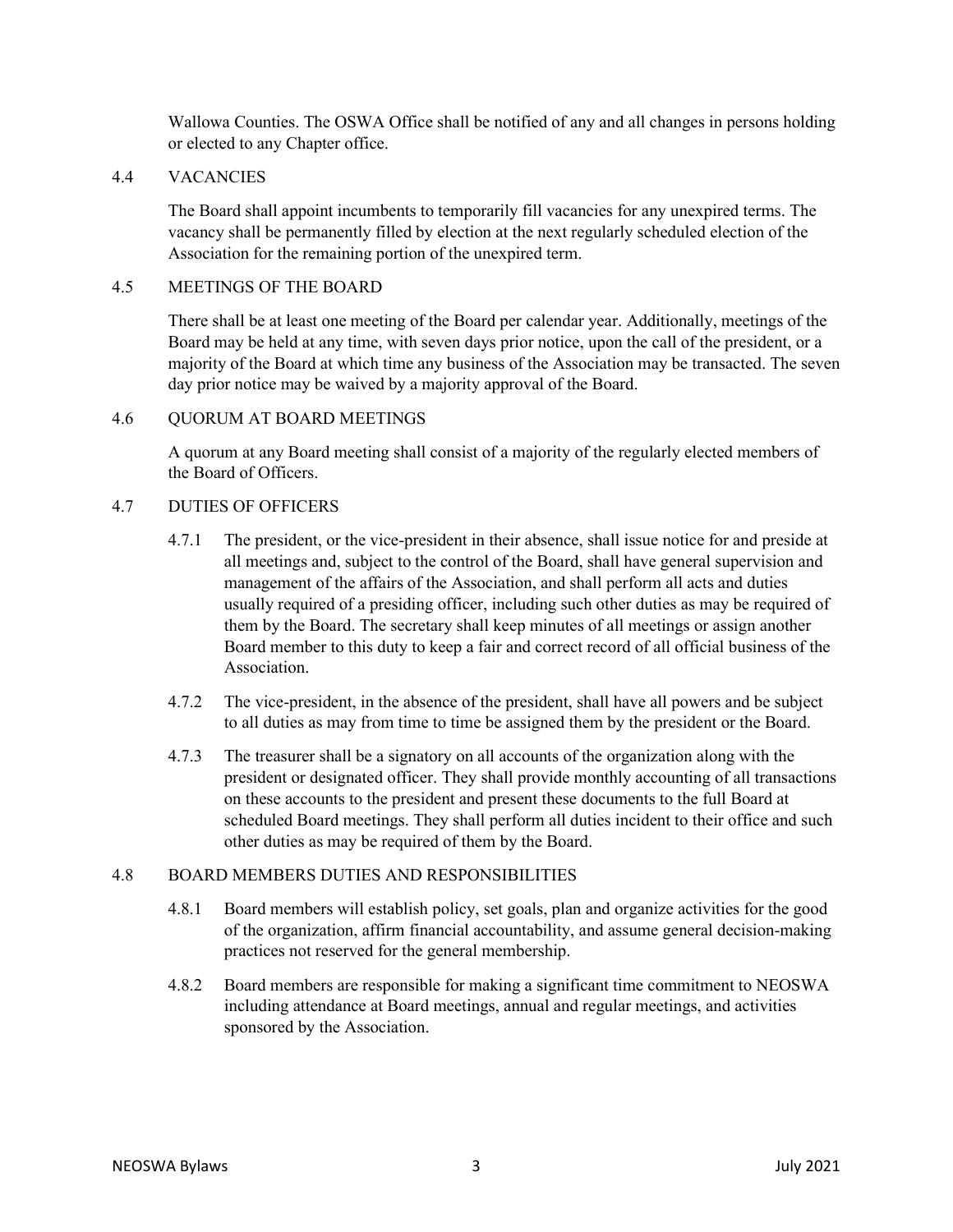#### 4.9 REQUIREMENTS OF ATTENDANCE FOR OFFICERS

Any officer of the Association, who misses three (3) or more consecutive meetings, including general and Board meetings, may be subject to forfeiture of the elected office. The position shall be declared vacant by unanimous vote at a regularly scheduled meeting of the directors. Emergency or other types of absences shall be considered if the officer or director informs the president prior to the meeting. Vacancies shall be filled according to established policy stated in these bylaws.

## ARTICLE 5: MEMBERSHIP MEETINGS

#### 5.1 ANNUAL MEETING

The annual meeting of this Association shall be held each year at such time and place as the Board directs.

#### 5.2 REGULAR MEETINGS

Regular meetings will be held as designated by the Board.

5.3 QUORUM

Those members present in person shall constitute a quorum for the transaction of business at any regularly called meeting of the membership.

#### 5.4 NOTICE OF MEETINGS

Proper notice of the annual meeting and any regular meeting of the members shall be given to each member at their last known address not less than seven (7) days prior to such meeting.

#### ARTICLE 6: COMMITTEES

#### 6.1 APPOINTMENT AND PURPOSE

The Board may elect, or with its consent, the president may appoint any ad hoc committees to meet the objectives of the Association. The Board may charge each committee with a mission statement and provide any pertinent direction.

#### 6.2 PLANNING

Committees develop, and submit to the Board for approval, annual action plans and budgets to meet their goals.

#### 6.3 FUNDING

At the committee's request the Board may budget funds to support committee activities.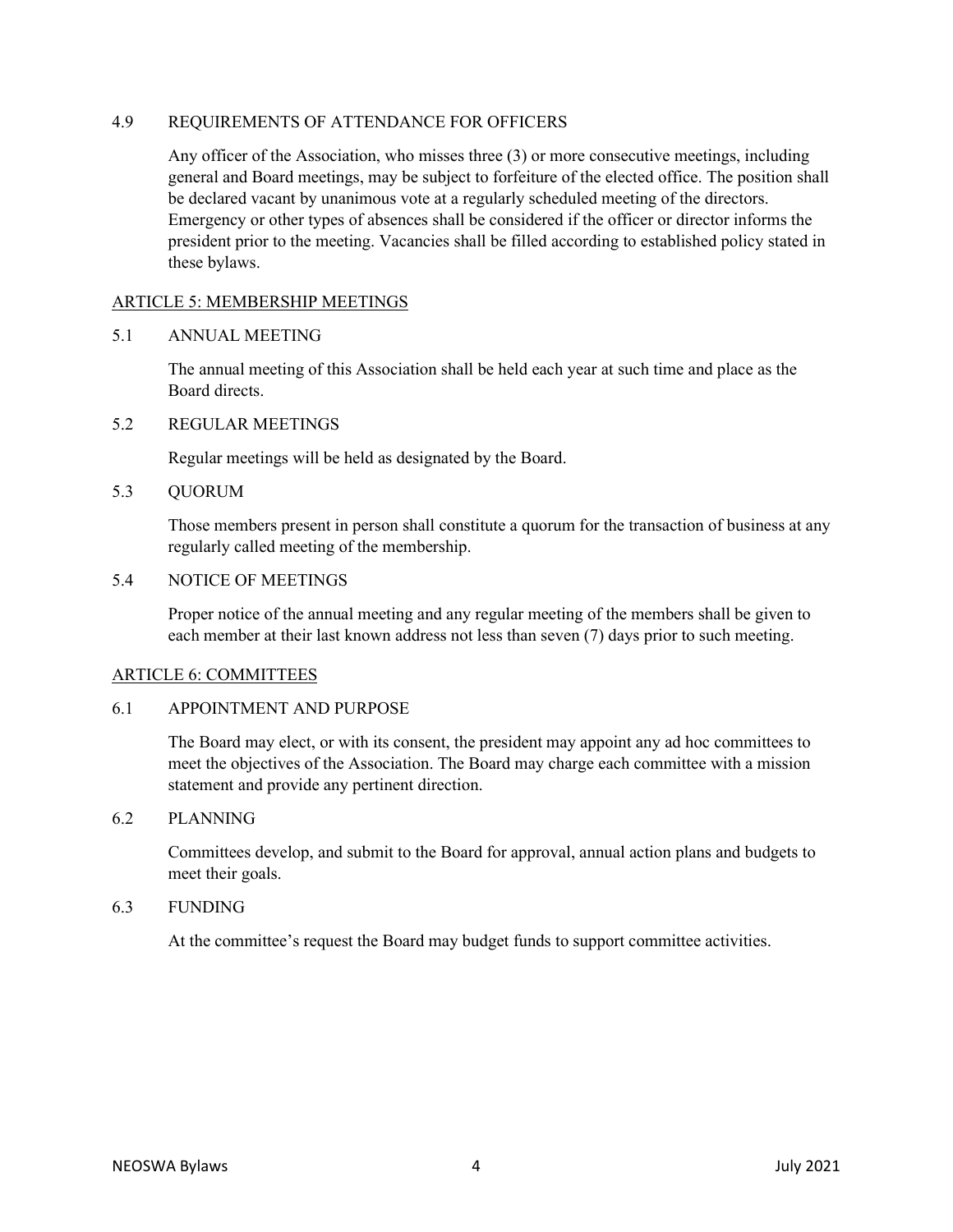#### ARTICLE 7: AMENDMENTS

These bylaws may be amended, repealed, or altered in whole or in part, or new bylaws may be adopted, by a majority vote of the members of the Association in attendance at any regular meeting where such action has been announced in the call and notice of such meeting.

#### ARTICLE 8: DISSOLUTION

In the event of dissolution, the assets of this corporation shall first be allocated to authorized debts. Any remaining assets shall be dispersed to the Oregon Small Woodlands Association.

## ARTICLE 9: RULES OF ORDER

Robert's Rules of Order, most recent edition, shall resolve any questions of parliamentary procedure.